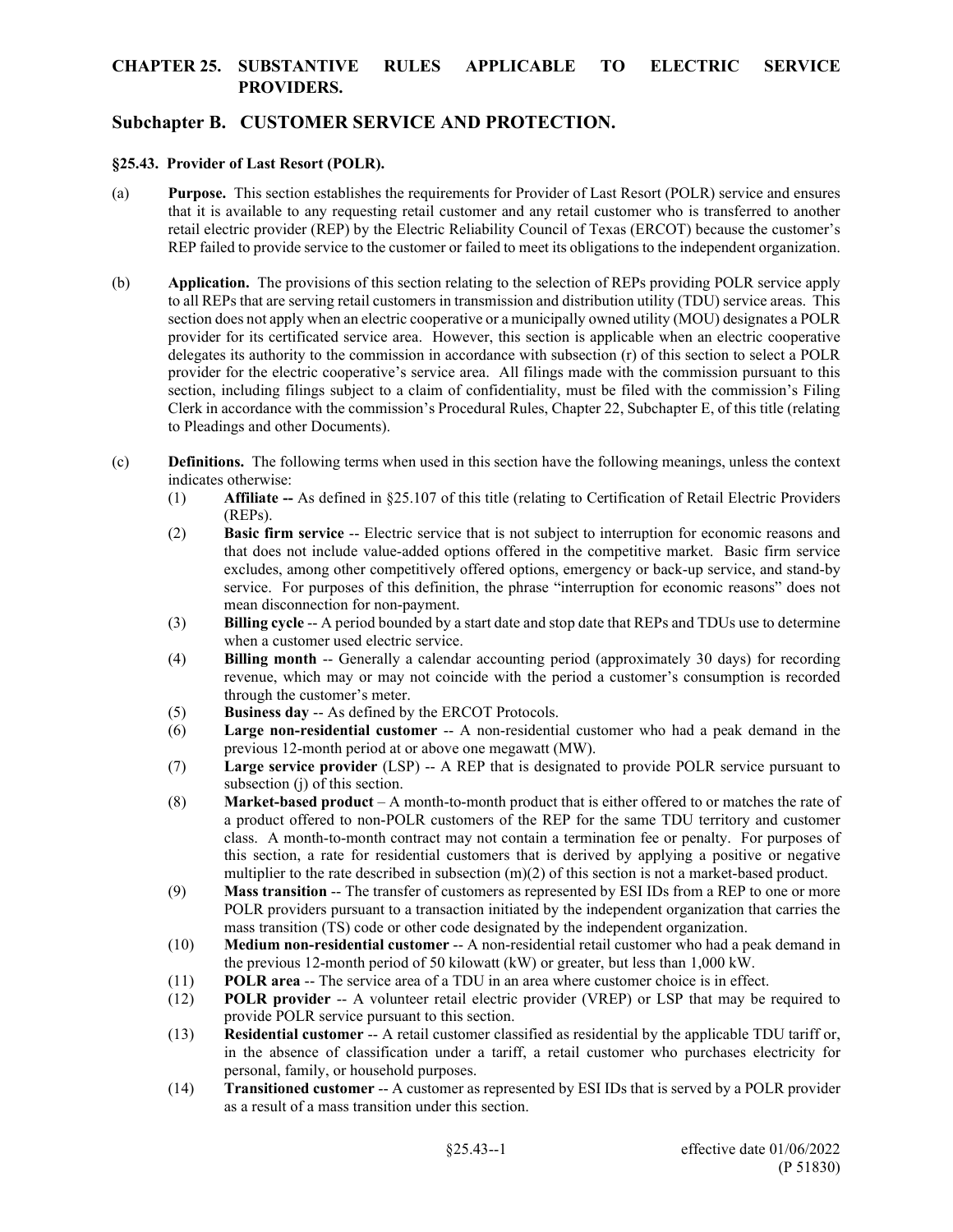# **Subchapter B. CUSTOMER SERVICE AND PROTECTION.**

- (15) **Small non-residential customer** -- A non-residential retail customer who had a peak demand in the previous 12-month period of less than 50 kW.
- (16) **Voluntary retail electric provider** (VREP) -- A REP that has volunteered to provide POLR service pursuant to subsection (i) of this section.

#### (d) **POLR service.**

- (1) There are two types of POLR providers: VREPs and LSPs.
- (2) For the purpose of POLR service, there are four classes of customers: residential, small nonresidential, medium non-residential, and large non-residential.
- (3) A VREP or LSP may be designated to serve any or all of the four customer classes in a POLR area.
- (4) A POLR provider must offer a basic, standard retail service package to customers it is designated to serve, which is limited to:

(A) Basic firm service; and

(B)Call center facilities available for customer inquiries.

- (5) A POLR provider must, in accordance with §25.108 of this title (relating to Financial Standards for Retail Electric Providers Regarding the Billing and Collection of Transition Charges), fulfill billing and collection duties for REPs that have defaulted on payments to the servicer of transition bonds or to TDUs.
- (6) Each LSP's customer billing for residential customers taking POLR service under a rate prescribed by subsection (m)(2) of this section must contain notice to the customer that other competitive products or services may be available from the LSP or another REP. The notice must also include contact information for the LSP, and the Power to Choose website, and must include a notice from the commission in the form of a bill insert or a bill message with the header "An Important Message from the Public Utility Commission Regarding Your Electric Service" addressing why the customer has been transitioned to an LSP, a description of the purpose and nature of POLR service, and explaining that more information on competitive markets can be found at www.powertochoose.org, or toll-free at 1-866-PWR-4-TEX (1-866-797-4839).

### (e) **Standards of service.**

- (1) An LSP designated to serve a class in a given POLR area must serve any eligible customer requesting POLR service or assigned to the LSP pursuant to a mass transition in accordance with the Standard Terms of Service in subsection  $(f)(1)$  of this section for the provider customer's class. However, in lieu of providing terms of service to a transitioned customer under subsection (f) of this section and under a rate prescribed by subsection  $(m)(2)$  of this section an LSP may at its discretion serve the customer pursuant to a market-based month-to-month product, provided it serves all transitioned customers in the same class and POLR area pursuant to the product.
- (2) A POLR provider must abide by the applicable customer protection rules as provided for under Subchapter R of this chapter (relating to Customer Protection Rules for Retail Electric Service), except that if there is an inconsistency or conflict between this section and Subchapter R of this chapter, the provisions of this section apply. However, for the medium non-residential customer class, the customer protection rules as provided for under Subchapter R of this chapter do not apply, except for §25.481 of this title (relating to Unauthorized Charges), §25.485(a)-(b) of this title (relating to Customer Access and Complaint Handling), and §25.495 of this title (relating to Unauthorized Change of Retail Electric Provider).
- (3) An LSP that has received commission approval to designate one of its affiliates to provide POLR service on behalf of the LSP pursuant to subsection (k) of this section must retain responsibility for the provision of POLR service by the LSP affiliate and remains liable for violations of applicable laws and commission rules and all financial obligations of the LSP affiliate associated with the provisioning of POLR service on its behalf by the LSP affiliate.

#### (f) **Customer information.**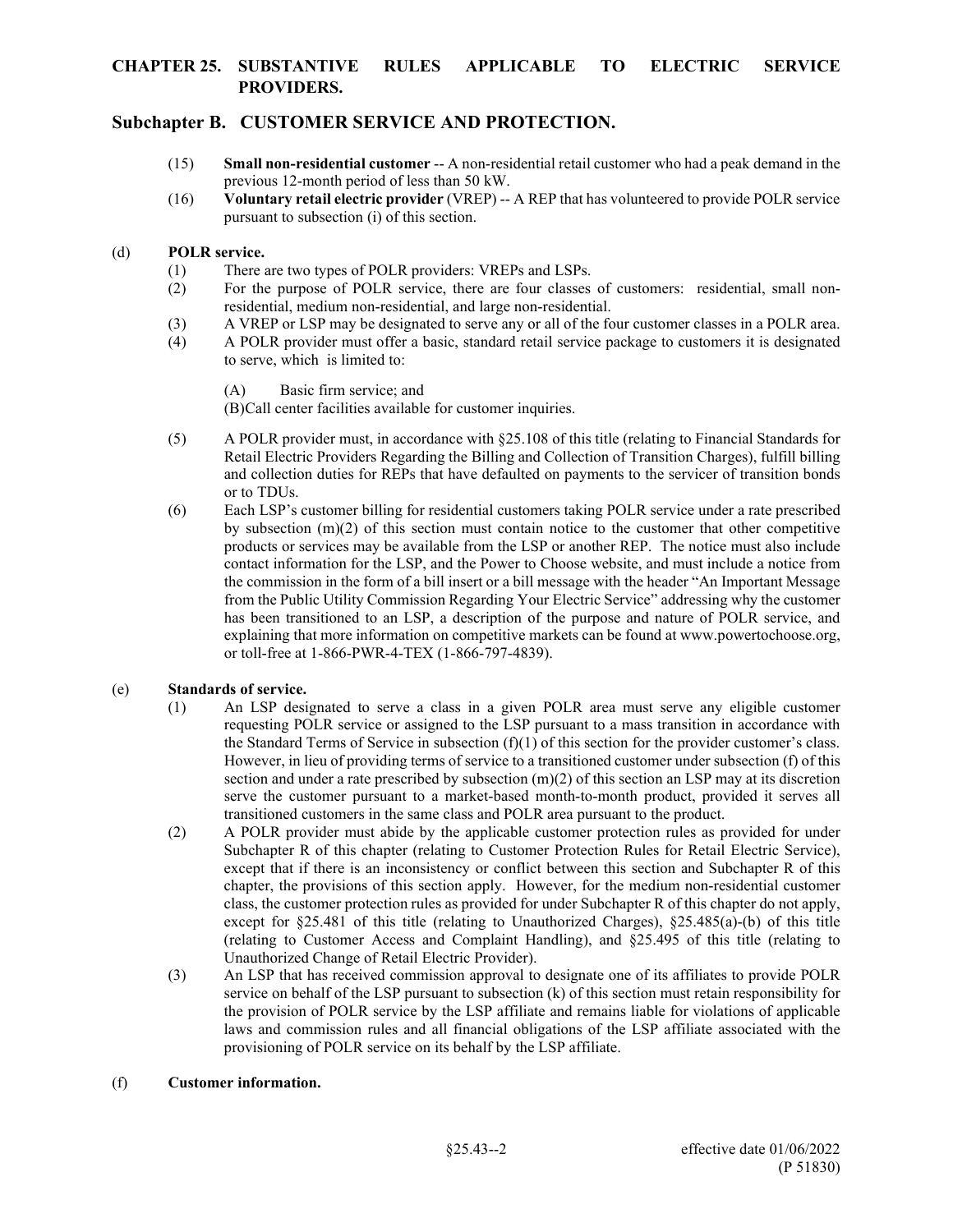# **Subchapter B. CUSTOMER SERVICE AND PROTECTION.**

- (1) The Standard Terms of Service prescribed in subparagraphs (A)-(D) of this paragraph apply to POLR service provided by an LSP under a rate prescribed by subsection  $(m)(2)$  of this section.
	- (A) Standard Terms of Service, POLR Provider Residential Service: Figure: 16 TAC  $$25.43(f)(1)(A)$
	- (B) Standard Terms of Service, POLR Provider Small Non-Residential Service: Figure: 16 TAC §25.43(f)(1)(B)
	- (C) Standard Terms of Service, POLR Provider Medium Non-Residential Service: Figure: 16 TAC §25.43(f)(1)(C)
	- (D) Standard Terms of Service, POLR Provider Large Non-Residential Service: Figure: 16 TAC §25.43(f)(1)(D)
- (2) An LSP providing service under a rate prescribed by subsection  $(m)(2)$  of this section must provide each new customer the applicable Standard Terms of Service. Such Standard Terms of Service must be updated as required under §25.475(f) of this title (relating to General Retail Electric Provider Requirements and Information Disclosures to Residential and Small Commercial Customers).

#### (g) **General description of POLR service provider selection process.**

- (1) Each REP must provide information to the commission in accordance with subsection  $(h)(1)$  of this section. Based on this information, the commission's designated representative will designate REPs that are eligible to serve as POLR providers in areas of the state in which customer choice is in effect, except that the commission will not designate POLR providers in the service areas of MOUs or electric cooperatives unless an electric cooperative has delegated to the commission its authority to designate the POLR provider, in accordance with subsection (r) of this section.
- (2) POLR providers must serve two-year terms. The initial term for POLR service in areas of the state where retail choice is not in effect as of the effective date of the rule must be set at the time POLR providers are initially selected in such areas.
- (h) **REP eligibility to serve as a POLR provider.** In each even-numbered year, the commission will determine the eligibility of certified REPs to serve as POLR providers for a term scheduled to commence in January of the next year.
	- (1) Each REP must provide information to the commission necessary to establish its eligibility to serve as a POLR provider for the next term. A REP must file, by July 10th of each even-numbered year, by service area, information on the classes of customers it provides service to, and for each customer class, the number of ESI IDs the REP serves and the retail sales in megawatt-hours for the annual period ending March 31 of the current year. As part of that filing, a REP may request that the commission designate one of its affiliates to provide POLR service on its behalf pursuant to subsection (k) of this section in the event that the REP is designated as an LSP. The independent organization must provide to the commission the total number of ESI ID and total MWh data for each class. Each REP must also provide information on its technical capability and financial ability to provide service to additional customers in a mass transition. The commission's determination regarding eligibility of a REP to serve as POLR provider under the provisions of this section will not be considered confidential information.
	- (2) Eligibility to be designated as a POLR provider is specific to each POLR area and customer class. A REP is eligible to be designated a POLR provider for a particular customer class in a POLR area, unless:
		- (A) A proceeding to revoke or suspend the REP's certificate is pending at the commission, the REP's certificate has been suspended or revoked by the commission, or the REP's certificate is deemed suspended pursuant to §25.107 of this title (relating to Certification of Retail Electric Providers (REPs));
		- (B) The sum of the numeric portion of the REP's percentage of ESI IDs served and percentage of retail sales by MWhs in the POLR area, for the particular class, is less than 1.0;
		- (C) The commission does not reasonably expect the REP to be able to meet the criteria set forth in subparagraph (B) of this paragraph during the entirety of the term;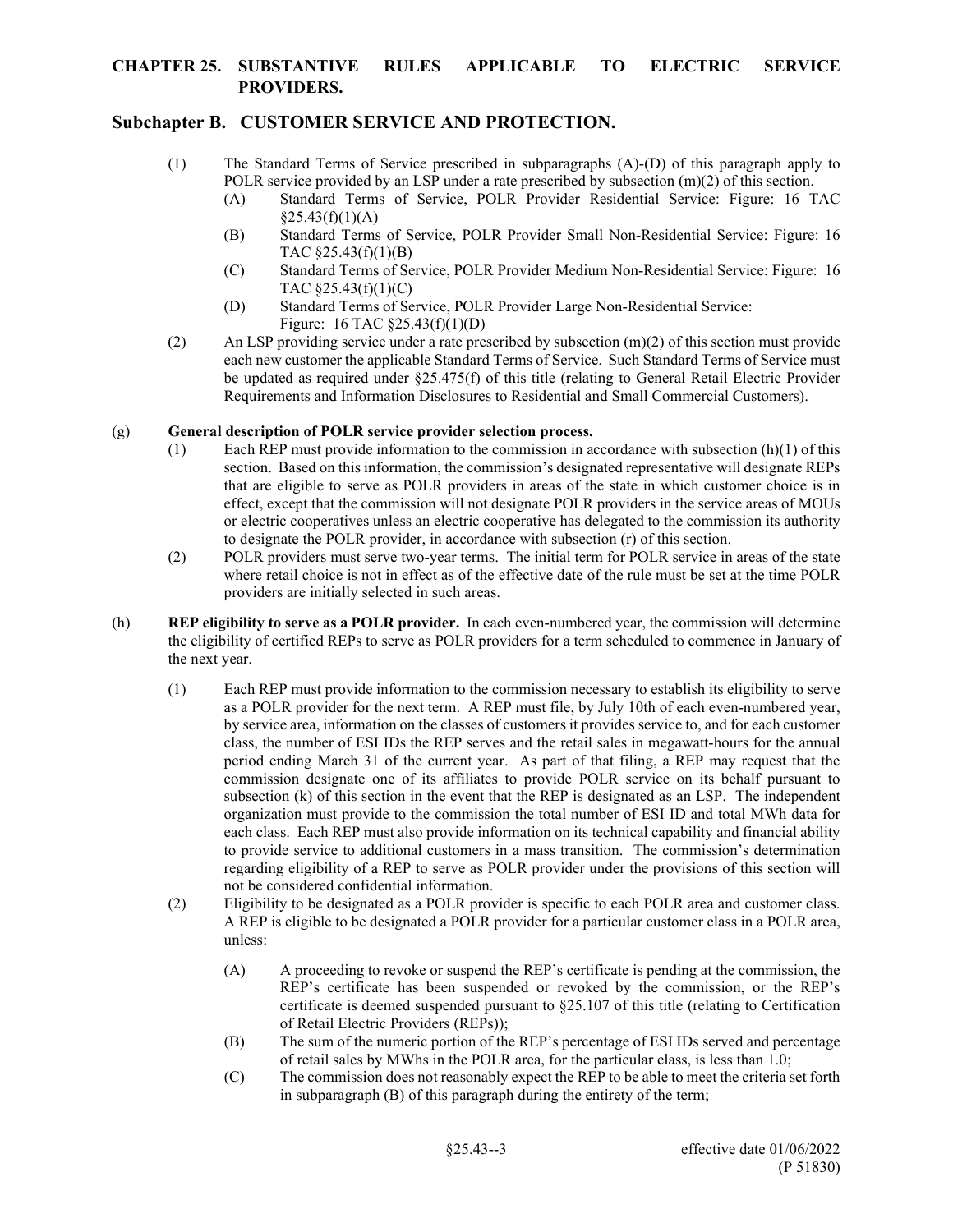# **Subchapter B. CUSTOMER SERVICE AND PROTECTION.**

- (D) On the date of the commencement of the term, the REP or its predecessor will not have served customers in Texas for at least 18 months;
- (E) The REP does not serve the applicable customer class, or does not have an executed delivery service agreement with the service area TDU;
- (F) The REP is certificated as an Option 2 REP under §25.107 of this title;
- (G) The REP's customers are limited to its own affiliates;
- (H) A REP files an affidavit stating that it does not serve small or medium non-residential customers, except for the low-usage sites of the REP's large non-residential customers, or commonly owned or franchised affiliates of the REP's large non-residential customers and opts out of eligibility for either, or both of the small or medium non-residential customer classes; or
- (I) The REP does not meet minimum financial, technical and managerial qualifications established by the commission under §25.107 of this title.
- (3) For each term, the commission will publish the names of all REPs eligible to serve as a POLR provider under this section for each customer class in each POLR area and will provide notice to REPs determined to be eligible to serve as a POLR provider. A REP may challenge its eligibility determination within five business days of the notice of eligibility by filing with the commission additional documentation that includes the specific data, the specific calculation, and a specific explanation that clearly illustrate and prove the REP's assertion. Commission staff will verify the additional documentation and, if accurate, reassess the REP's eligibility. Commission staff will notify the REP of any change in eligibility status within 10 business days of the receipt of the additional documentation. A REP may then appeal to the commission through a contested case if the REP does not agree with the staff determination of eligibility. The contested status will not delay the designation of POLR providers.
- (4) A standard form may be created by the commission for REPs to use in filing information concerning their eligibility to serve as a POLR provider.
- (5) If ERCOT or a TDU has reason to believe that a REP is no longer capable of performing POLR responsibilities, ERCOT or the TDU must make a filing with the commission detailing the basis for its concerns and must provide a copy of the filing to the REP that is the subject of the filing. If the filing contains confidential information, ERCOT or the TDU must file the confidential information in accordance with §22.71 of this title (relating to Filing of Pleadings, Documents, and Other Materials). Commission staff will review the filing, and will request that the REP demonstrate that it still meets the qualifications to provide the service. The commission staff may initiate a proceeding with the commission to disqualify the REP from providing POLR service. No ESI IDs will be assigned to a POLR provider after the commission staff initiates a proceeding to disqualify the POLR provider, unless the commission by order confirms the POLR provider's designation.
- (i) **VREP list**. Based on the information provided in accordance with this subsection and subsection (h) of this section, the commission will post the names of VREPs on its webpage, including the aggregate customer count offered by VREPs. A REP may submit a request to be a VREP no earlier than June 1, and no later than July 31, of each even-numbered year unless otherwise determined by the executive director. This filing must include a description of the REP's capabilities to serve additional customers as well as the REP's current financial condition in enough detail to demonstrate that the REP is capable of absorbing a mass transition of customers without technically or financially distressing the REP and the specific information set out in this subsection. The commission's determination regarding eligibility of a REP to serve as a VREP, under the provisions of this section, will not be considered confidential information.
	- (1) A VREP must provide to the commission the name of the REP, the appropriate contact person with current contact information, which customer classes the REP is willing to serve within each POLR area, and the number of ESI IDs the REP is willing to serve by customer class and POLR area in each transition event.
	- (2) A REP that has met the eligibility requirements of subsection (h) of this section and provided the additional information set out in this subsection is eligible for designation as a VREP.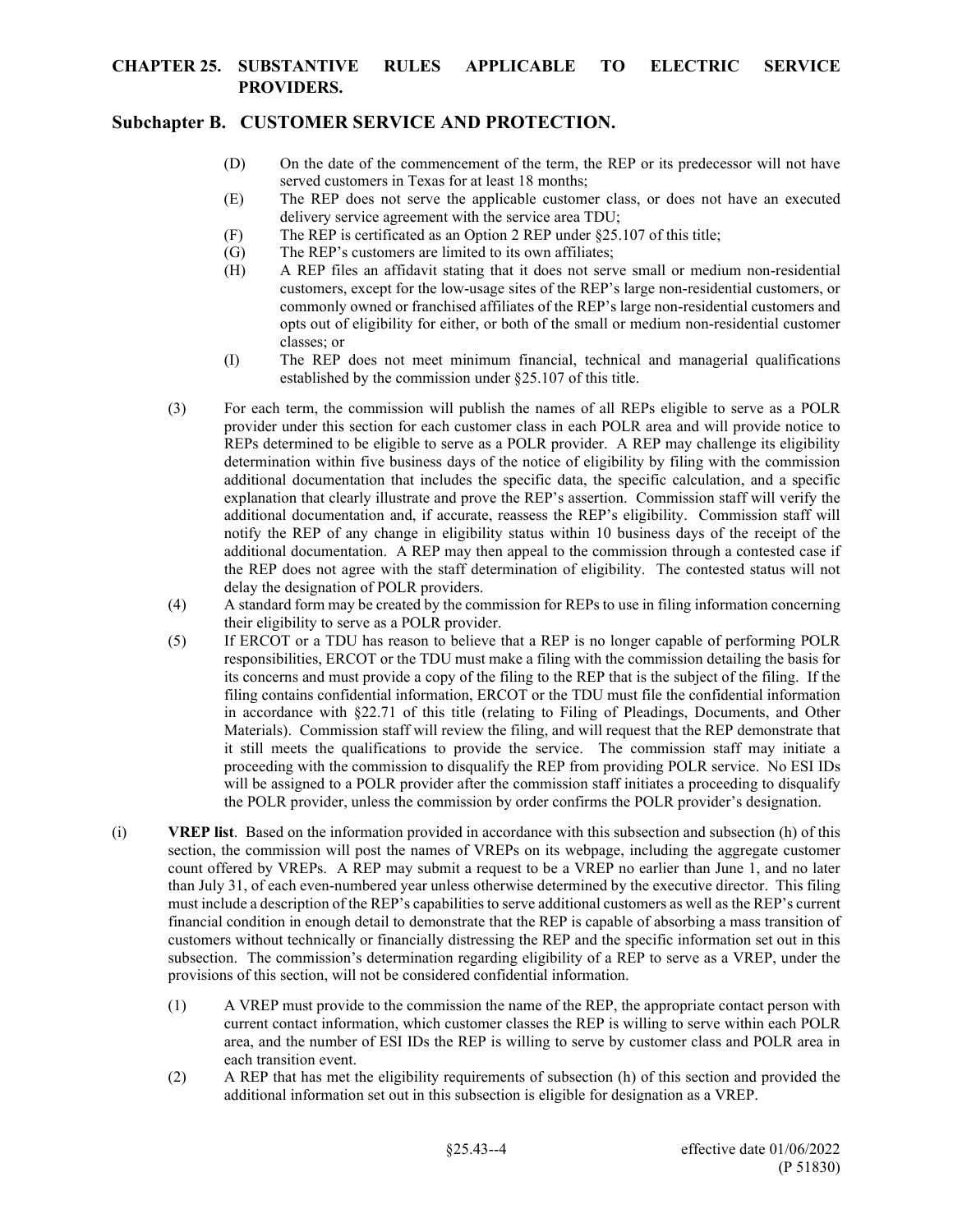# **Subchapter B. CUSTOMER SERVICE AND PROTECTION.**

- (3) Commission staff will make an initial determination of the REPs that are to serve as a VREP for each customer class in each POLR area and publish their names. A REP may challenge its eligibility determination within five business days of the notice of eligibility by submitting to commission staff additional evidence of its capability to serve as a VREP. Commission staff will reassess the REP's eligibility and notify the REP of any change in eligibility status within 10 business days of the receipt of the additional documentation. A REP may then appeal to the commission through a contested case if the REP does not agree with the staff determination of eligibility. The contested status will not delay the designation of VREPs.
- (4) A VREP may file a request at any time to be removed from the VREP list or to modify the number of ESI IDs that it is willing to serve as a VREP. If the request is to increase the number of ESI IDs, it must provide information to demonstrate that it is capable of serving the additional ESI IDs, and the commission staff will make an initial determination, which is subject to an appeal to the commission, in accordance with the timelines specified in paragraph (3) of this subsection. If the request is to decrease the number of ESI IDs, the request must be effective five calendar days after the request is filed with the commission; however, after the request becomes effective the VREP must continue to serve ESI IDs previously acquired through a mass transition event as well as ESI IDs the VREP acquires from a mass transition event that occurs during the five-day notice period. If in a mass transition a VREP is able to acquire more customers than it originally volunteered to serve, the VREP may work with commission staff and ERCOT to increase its designation. Changes approved by commission staff will be communicated to ERCOT and must be implemented for the current allocation if possible.
- (5) ERCOT or a TDU may challenge a VREP's eligibility. If ERCOT or a TDU has reason to believe that a REP is no longer capable of performing VREP responsibilities, ERCOT or the TDU must make a filing with the commission detailing the basis for its concerns and must provide a copy of the filing to the REP that is the subject of the filing. If the filing contains confidential information, ERCOT or the TDU must file it in accordance with  $\S25.71$  of this title (relating to General Procedures, Requirements and Penalties). Commission staff will review the filing of ERCOT and if commission staff concludes that the REP should no longer provide VREP service, it will request that the REP demonstrate that it still meets the qualifications to provide the service. The commission staff may initiate a proceeding with the commission to disqualify the REP from providing VREP service. No ESI IDs will be assigned to a VREP after the commission staff initiates a proceeding to disqualify the VREP, unless the commission by order confirms the VREP's designation.
- (j) **LSPs.** This subsection governs the selection and service of REPs as LSPs.
	- (1) The REPs eligible to serve as LSPs must be determined based on the information provided by REPs in accordance with subsection (h) of this section. However, for new TDU service areas that are transitioned to competition, the transition to competition plan approved by the commission may govern the selection of LSPs to serve as POLR providers.
	- (2) In each POLR area, for each customer class, the commission will designate up to 15 LSPs. The eligible REPs that have the greatest market share based upon retail sales in megawatt-hours, by customer class and POLR area must be designated as LSPs. Commission staff will designate the LSPs by October 15th of each even-numbered year, based upon the data submitted to the commission under subsection (h) of this section. Designation as a VREP does not affect a REP's eligibility to also serve as an LSP.
	- (3) For the purpose of calculating the POLR rate for each customer class in each POLR area, an EFL must be completed by the LSP that has the greatest market share in accordance with paragraph (2) of this subsection. The Electricity Facts Label (EFL) must be supplied to commission staff electronically for placement on the commission webpage by January 1 of each year, and more often if there are changes to the non-bypassable charges. Where REP-specific information is required to be inserted in the EFL, the LSP supplying the EFL must note that such information is REP-specific.
	- (4) An LSP serving transitioned residential and small non-residential customers under a rate prescribed by subsection (m)(2) of this section must move such customers to a market-based month-to-month product, with pricing for such product to be effective no later than either the 61st day of service by the LSP or beginning with the customer's next billing cycle date following the 60th day of service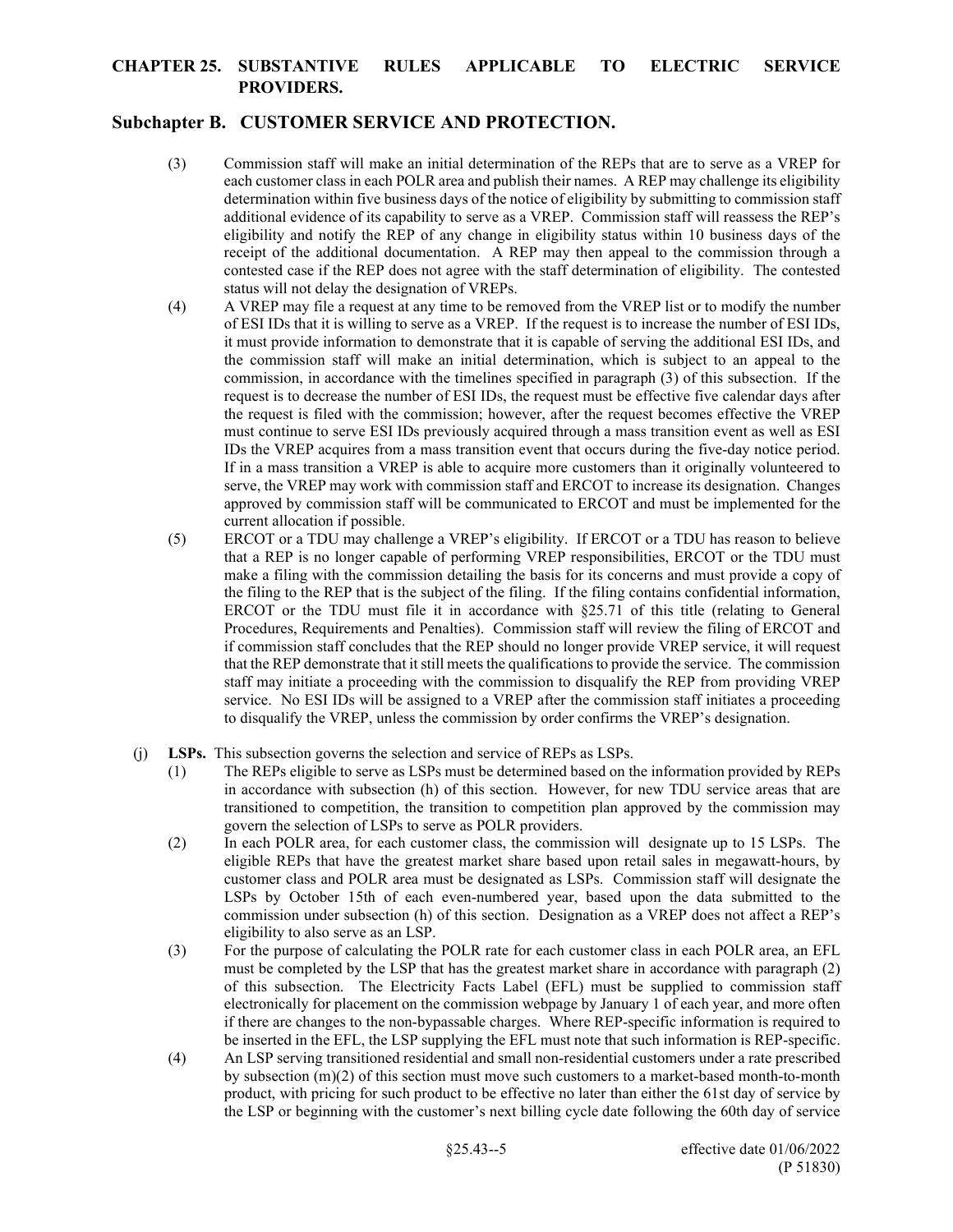#### **Subchapter B. CUSTOMER SERVICE AND PROTECTION.**

by the LSP. For each transition event, all such transitioned customers in the same class and POLR area must be served pursuant to the same product terms, except for those customers specified in subparagraph (B) of this paragraph.

- (A) The notice required by  $\S25.475(d)$  of this title to inform the customers of the change to a market-based month-to-month product may be included with the notice required by subsection  $(t)(3)$  of this section or may be provided 14 days in advance of the change. If the  $\$25.475(d)$  notice is included with the notice required by subsection (t)(3) of this section, the LSP may state that either or both the terms of service document and EFL for the market-based month-to-month product will be provided at a later time, but no later than 14 days before their effective date.
- (B) The LSP is not required to transfer to a market-based product any transitioned customer who is delinquent in payment of any charges for POLR service to such LSP as of the 60th day of service. If such a customer becomes current in payments to the LSP, the LSP must move the customer to a market-based month-to-month product as described in this paragraph on the next billing cycle that occurs five business days after the customer becomes current. If the LSP does not plan to move customers who are delinquent in payment of any charges for POLR service as of the 60th day of service to a market-based month-to-month product, the LSP must inform the customer of that potential outcome in the notice provided to comply with §25.475(d) of this title.
- (5) Upon a request from an LSP and a showing that the LSP will be unable to maintain its financial integrity if additional customers are transferred to it under this section, the commission may relieve an LSP from a transfer of additional customers. The LSP must continue providing continuous service until the commission issues an order relieving it of this responsibility. In the event the requesting LSP is relieved of its responsibility, the commission staff designee will, with 90 days' notice, designate the next eligible REP, if any, as an LSP, based upon the criteria in this subsection.

#### (k) **Designation of an LSP affiliate to provide POLR service on behalf of an LSP.**

- (1) An LSP may request the commission designate an LSP affiliate to provide POLR service on behalf of the LSP either with the LSP's filing under subsection (h) of this section or as a separate filing in the current term project. The filing must be made at least 30 days prior to the date when the LSP affiliate is to begin providing POLR service on behalf of the LSP. To be eligible to provide POLR service on behalf of an LSP, the LSP affiliate must be certificated to provide retail electric service; have an executed delivery service agreement with the service area TDU; and meet the requirements of subsection (h)(2) of this section, with the exception of subsection (h)(2)(B), (C), (D), and (E) of this section as related to serving customers in the applicable customer class.
- (2) The request must include the name and certificate number of the LSP affiliate, information demonstrating the affiliation between the LSP and the LSP affiliate, and a certified agreement from an officer of the LSP affiliate stating that the LSP affiliate agrees to provide POLR service on behalf of the LSP. The request must also include an affidavit from an officer of the LSP stating that the LSP will be responsible and indemnify any affected parties for all financial obligations of the LSP affiliate associated with the provisioning of POLR service on behalf of the LSP in the event that the LSP affiliate defaults or otherwise does not fulfill such financial obligations.
- (3) Commission staff will make an initial determination of the eligibility of the LSP affiliate to provide POLR service on behalf of an LSP and publish their names. The LSP or LSP affiliate may challenge commission staff's eligibility determination within five business days of the notice of eligibility by submitting to commission staff additional evidence of its capability to provide POLR service on behalf of the LSP. Commission staff will reassess the LSP affiliate's eligibility and notify the LSP and LSP affiliate of any change in eligibility status within 10 business days of the receipt of the additional documentation. If the LSP or LSP affiliate does not agree with staff's determination of eligibility, either or both may then appeal the determination to the commission through a contested case. The LSP must provide POLR service during the pendency of the contested case.
- (4) ERCOT or a TDU may challenge an LSP affiliate's eligibility to provide POLR service on behalf of an LSP. If ERCOT or a TDU has reason to believe that an LSP affiliate is not eligible or is not performing POLR responsibilities on behalf of an LSP, ERCOT or the TDU must make a filing with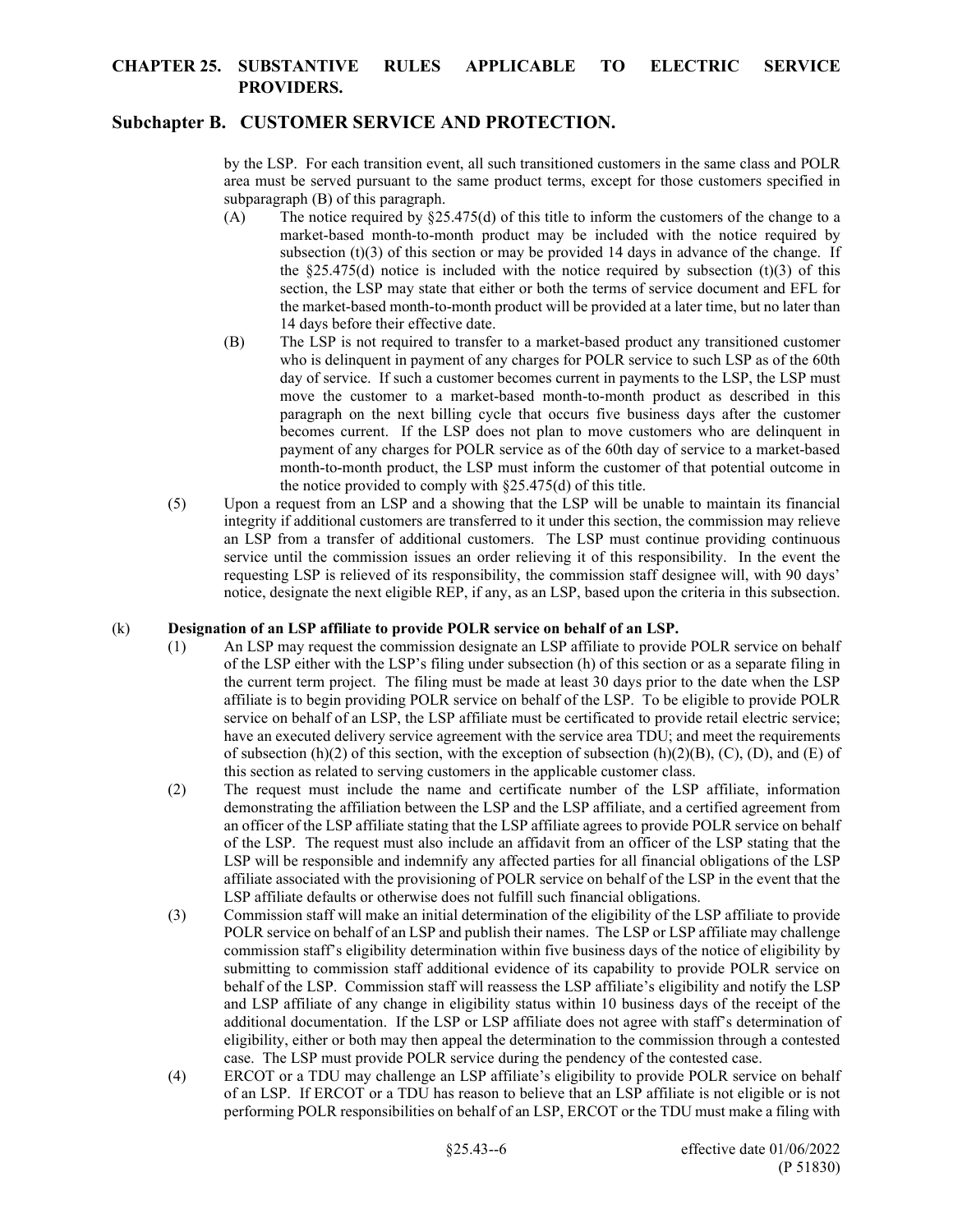# **Subchapter B. CUSTOMER SERVICE AND PROTECTION.**

the commission detailing the basis for its concerns and must provide a copy of the filing to the LSP and the LSP affiliate that are the subject of the filing. If the filing contains confidential information, ERCOT or the TDU must file it in accordance with  $\S25.71$  of this title (relating to General Procedures, Requirements and Penalties). Commission staff will review the filing and if commission staff concludes that the LSP affiliate should not be allowed to provide POLR service on behalf of the LSP, it will request that the LSP affiliate demonstrate that it has the capability. The commission staff will review the LSP affiliate's filing and may initiate a proceeding with the commission to disqualify the LSP affiliate from providing POLR service. The LSP affiliate may continue providing POLR service to ESI IDs currently receiving the service during the pendency of the proceeding; however, the LSP must immediately assume responsibility to provide service under this section to customers who request POLR service, or are transferred to POLR service through a mass transition, during the pendency of the proceeding.

- (5) Designation of an affiliate to provide POLR service on behalf of an LSP must not change the number of ESI IDs served or the retail sales in megawatt-hours for the LSP for the reporting period nor does such designation relieve the LSP of its POLR service obligations in the event that the LSP affiliate fails to provide POLR service in accordance with the commission rules.
- (6) The designated LSP affiliate must provide POLR service and all reports as required by the commission's rules on behalf of the LSP.
- (7) The methodology used by a designated LSP affiliate to calculate POLR rates must be consistent with the methodology used to calculate LSP POLR rates in subsection (m) of this section.
- (8) If an LSP affiliate designated to provide POLR service on behalf of an LSP cannot meet or fails to meet the POLR service requirements in applicable laws and Commission rules, the LSP must provide POLR service to any ESI IDs currently receiving the service from the LSP affiliate and to ESI IDs in a future mass transition or upon customer request.
- (9) An LSP may elect to reassume provisioning of POLR service from the LSP affiliate by filing a reversion notice with the commission and notifying ERCOT at least 30 days in advance.
- (l) **Mass transition of customers to POLR providers**. The transfer of customers to POLR providers must be consistent with this subsection.
	- (1) ERCOT must first transfer customers to VREPs, up to the number of ESI IDs that each VREP has offered to serve for each customer class in the POLR area. ERCOT must use the VREP list to assign ESI IDs to the VREPs in a non-discriminatory manner, before assigning customers to the LSPs. A VREP must not be assigned more ESI IDs than it has indicated it is willing to serve pursuant to subsection (i) of this section. To ensure non-discriminatory assignment of ESI IDs to the VREPs, ERCOT must:
		- (A) Sort ESI IDs by POLR area;
		- (B) Sort ESI IDs by customer class;
		- (C) Sort ESI IDs numerically;
		- (D) Sort VREPs numerically by randomly generated number; and
		- (E) Assign ESI IDs in numerical order to VREPs, in the order determined in subparagraph (D) of this paragraph, in accordance with the number of ESI IDs each VREP indicated a willingness to serve pursuant to subsection (i) of this section. If the number of ESI IDs is less than the total that the VREPs indicated that they are willing to serve, each VREP must be assigned an equal number of ESI IDs, up to the number that each VREP indicated it was willing to serve for a given class and POLR area.
	- (2) If the number of ESI IDs exceeds the amount the VREPs are designated to serve, ERCOT must assign remaining ESI IDs to LSPs in a non-discriminatory fashion, in accordance with their percentage of market share based upon retail sales in megawatt-hours, on a random basis within a class and POLR area, except that a VREP that is also an LSP that volunteers to serve at least 1% of its market share for a class of customers in a POLR area must be exempt from the LSP allocation up to 1% of the class and POLR area. To ensure non-discriminatory assignment of ESI IDs to the LSPs, ERCOT must: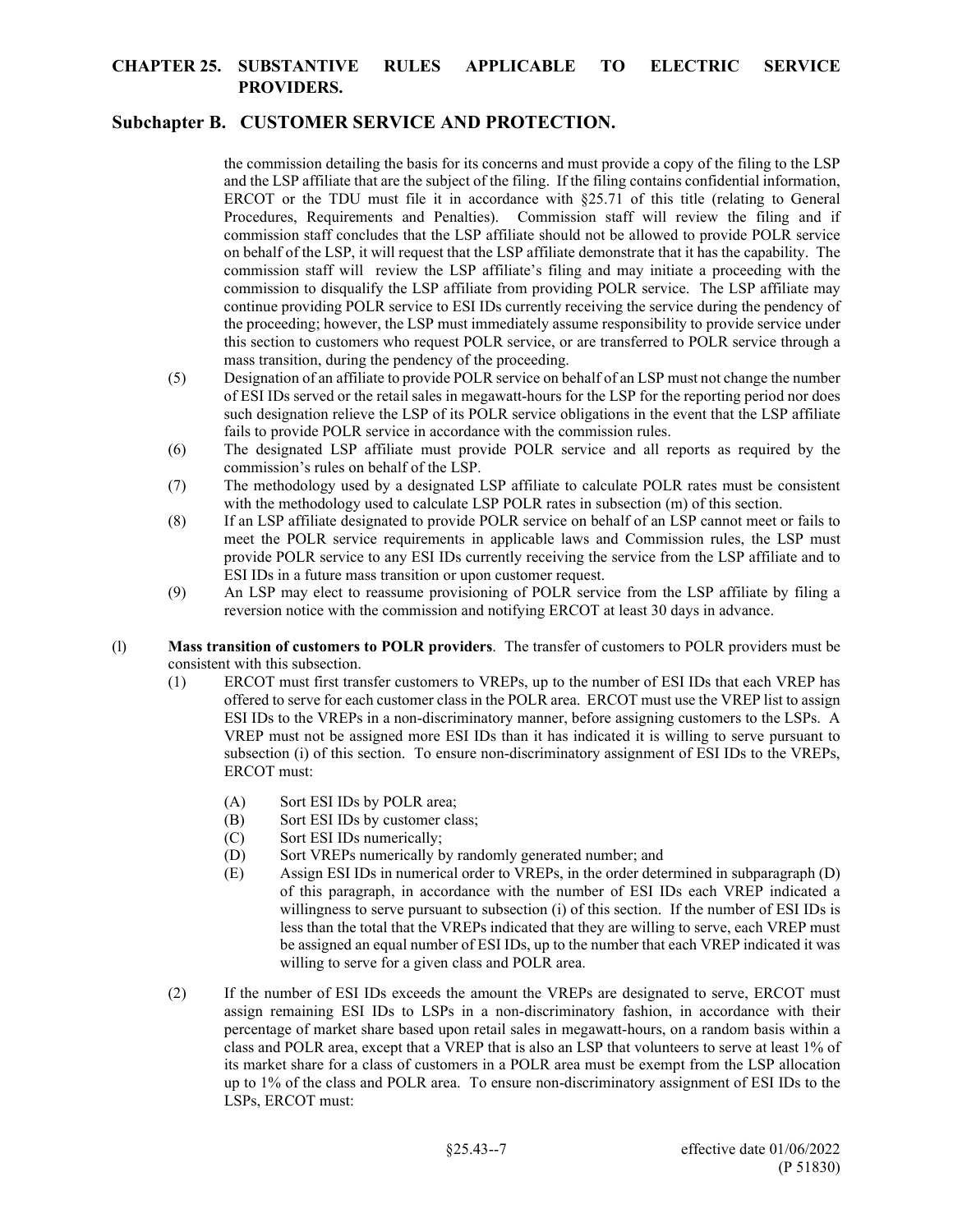# **Subchapter B. CUSTOMER SERVICE AND PROTECTION.**

- (A) Sort the ESI IDs in excess of the allocation to VREPs, by POLR area;
- (B) Sort ESI IDs in excess of the allocation to VREPs, by customer class;
- (C) Sort ESI IDs in excess of the allocation to VREPs, numerically;
- (D) Sort LSPs, except LSPs that volunteered to serve 1% of their market share as a VREP, numerically by MWhs served;
- (E) Assign ESI IDs that represent no more than 1% of the total market for that POLR area and customer class less the ESI IDs assigned to VREPs that volunteered to serve at least 1% of their market share for each POLR area and customer class in numerical order to LSPs designated in subparagraph (D) of this paragraph, in proportion to the percentage of MWhs served by each LSP to the total MWhs served by all LSPs;
- (F) Sort LSPs, including any LSPs previously excluded under subparagraph (D) of this paragraph; and
- (G) Assign all remaining ESI IDs in numerical order to LSPs in proportion to the percentage of MWhs served by each LSP to the total MWhs served by all LSPs.
- (3) Each mass transition must be treated as a separate event.

#### (m) **Rates applicable to POLR service.**

- (1) A VREP must provide service to customers using a market-based, month-to-month product. The VREP must use the same market-based, month-to-month product for all customers in a mass transition that are in the same class and POLR area.
- (2) Subparagraphs (A)-(C) of this paragraph establish the maximum rate for POLR service charged by an LSP. An LSP may charge a rate less than the maximum rate if it charges the lower rate to all customers in a mass transition that are in the same class and POLR area.
	- (A) **Residential customers.** The LSP rate for the residential customer class must be determined by the following formula:

LSP rate (in  $\text{\$ per kWh}$ ) = (Non-bypassable charges + LSP customer charge + LSP energy charge) / kWh used

Where:

- (i) Non-bypassable charges must be all TDU charges and credits for the appropriate customer class in the applicable service territory and other charges including ERCOT administrative charges, nodal fees or surcharges, reliability unit commitment (RUC) capacity short charges attributable to LSP load, and applicable taxes from various taxing or regulatory authorities, multiplied by the level of kWh and kW used, where appropriate.
- (ii) LSP customer charge must be \$0.06 per kWh.
- (iii) LSP energy charge must be the average of the actual Real-Time Settlement Point Prices (RTSPPs) for the applicable load zone for the previous 12-month period ending September 1 of the preceding year (the historical average RTSPP) multiplied by the number of kWhs the customer used during that billing period and further multiplied by 120%. In no instance may the LSP energy charge exceed 120% of the previous year's LSP energy charge. The applicable load zone will be the load zone located partially or wholly in the customer's TDU service territory with the highest average under the historical average RTSPP calculation.
- (iv) "Number of kWhs the customer used" is based on usage data provided to the POLR by the TDU.
- (B) **Small and medium non-residential customers.** The LSP rate for the small and medium non-residential customer classes must be determined by the following formula: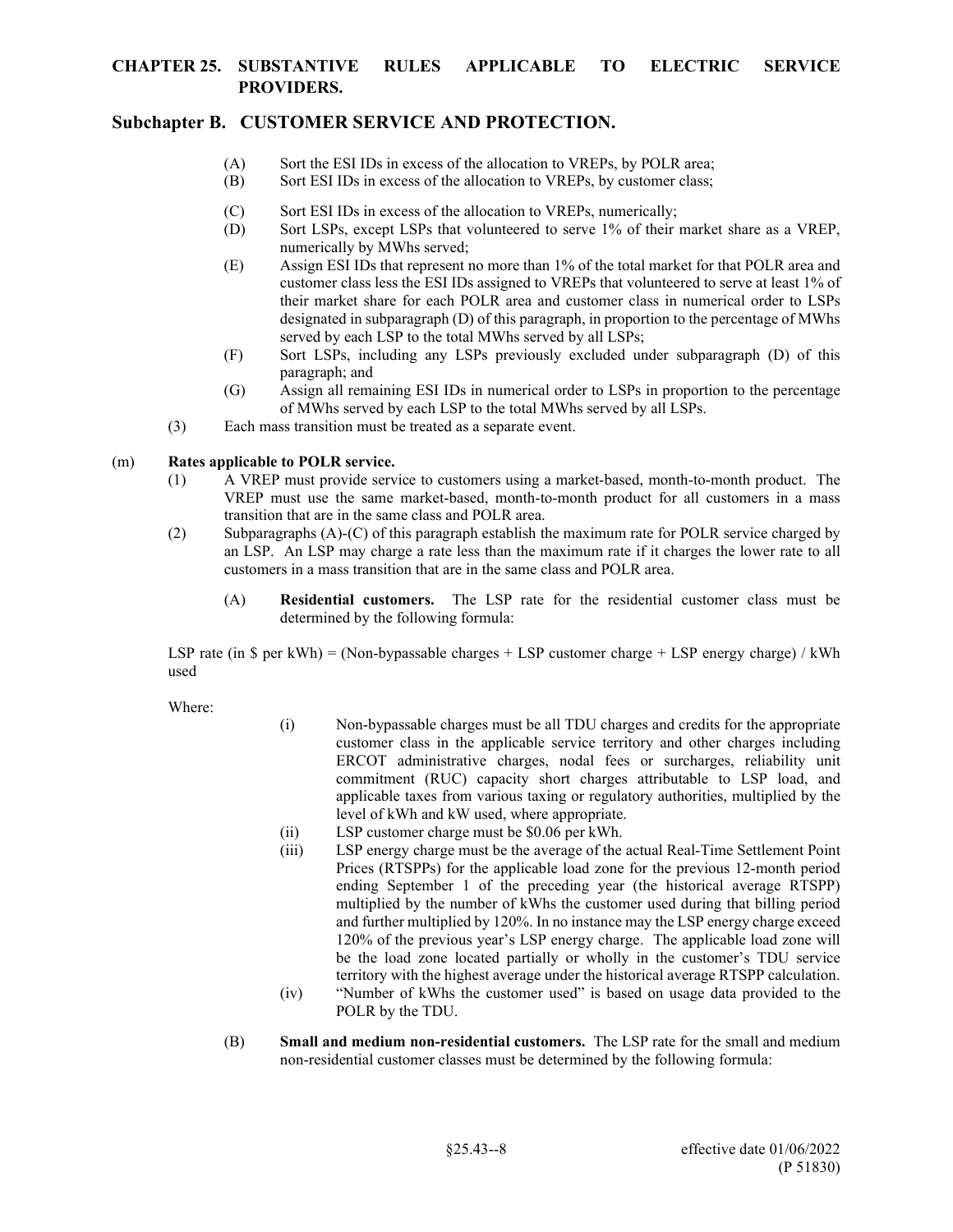#### **Subchapter B. CUSTOMER SERVICE AND PROTECTION.**

LSP rate (in  $\$$  per kWh) = (Non-bypassable charges + LSP customer charge + LSP demand charge + LSP energy charge) / kWh used

Where:

- (i) Non-bypassable charges must be all TDU charges and credits for the appropriate customer class in the applicable service territory, and other charges including ERCOT administrative charges, nodal fees or surcharges, RUC capacity short charges attributable to LSP load, and applicable taxes from various taxing or regulatory authorities, multiplied by the level of kWh and kW used, where appropriate.
- (ii) LSP customer charge must be \$0.025 per kWh.
- (iii) LSP demand charge must be \$2.00 per kW, per month, for customers that have a demand meter, and \$50.00 per month for customers that do not have a demand meter.
- (iv) LSP energy charge must be the average of the actual RTSPPs for the applicable load zone for the previous 12-month period ending September 1 of the preceding year multiplied by the number of kWhs the customer used during that billing period and further multiplied by 125%. In no instance may the LSP energy charge exceed 125% of the previous year's LSP energy charge. The applicable load zone will be the load zone located partially or wholly in the customer's TDU service territory with the highest average under the historical average RTSPP calculation.
- (v) "Number of kWhs the customer used" is based on usage data provided to the POLR by the TDU.
- (C) **Large non-residential customers.** The LSP rate for the large non-residential customer class must be determined by the following formula:

LSP rate (in  $\$$  per kWh) = (Non-bypassable charges + LSP customer charge + LSP demand charge + LSP energy charge) / kWh used

Where:

.

- (i) Non-bypassable charges must be all TDU charges and credits for the appropriate customer class in the applicable service territory, and other charges including ERCOT administrative charges, nodal fees or surcharges, RUC capacity short charges attributable to LSP load, and applicable taxes from various taxing or regulatory authorities, multiplied by the level of kWh and KW used, where appropriate.
- (ii) LSP customer charge must be \$2,897.00 per month.
- (iii) LSP demand charge must be \$6.00 per kW, per month.
- (iv) LSP energy charge must be the appropriate RTSPP, determined on the basis of 15-minute intervals, for the customer multiplied by 125%, multiplied by the level of kilowatt-hours used. The energy charge must have a floor of \$7.25 per MWh.
- (3) If in response to a complaint or upon its own investigation, the commission determines that an LSP failed to charge the appropriate rate prescribed by paragraph (2) of this subsection, and as a result overcharged its customers, the LSP must issue refunds to the specific customers who were overcharged.
- (4) On a showing of good cause, the commission may permit the LSP to adjust the rate prescribed by paragraph (2) of this subsection, if necessary to ensure that the rate is sufficient to allow the LSP to recover its costs of providing service. Notwithstanding any other commission rule to the contrary, such rates may be adjusted on an interim basis for good cause shown and after at least 10 business days' notice and an opportunity for hearing on the request for interim relief. Any adjusted rate must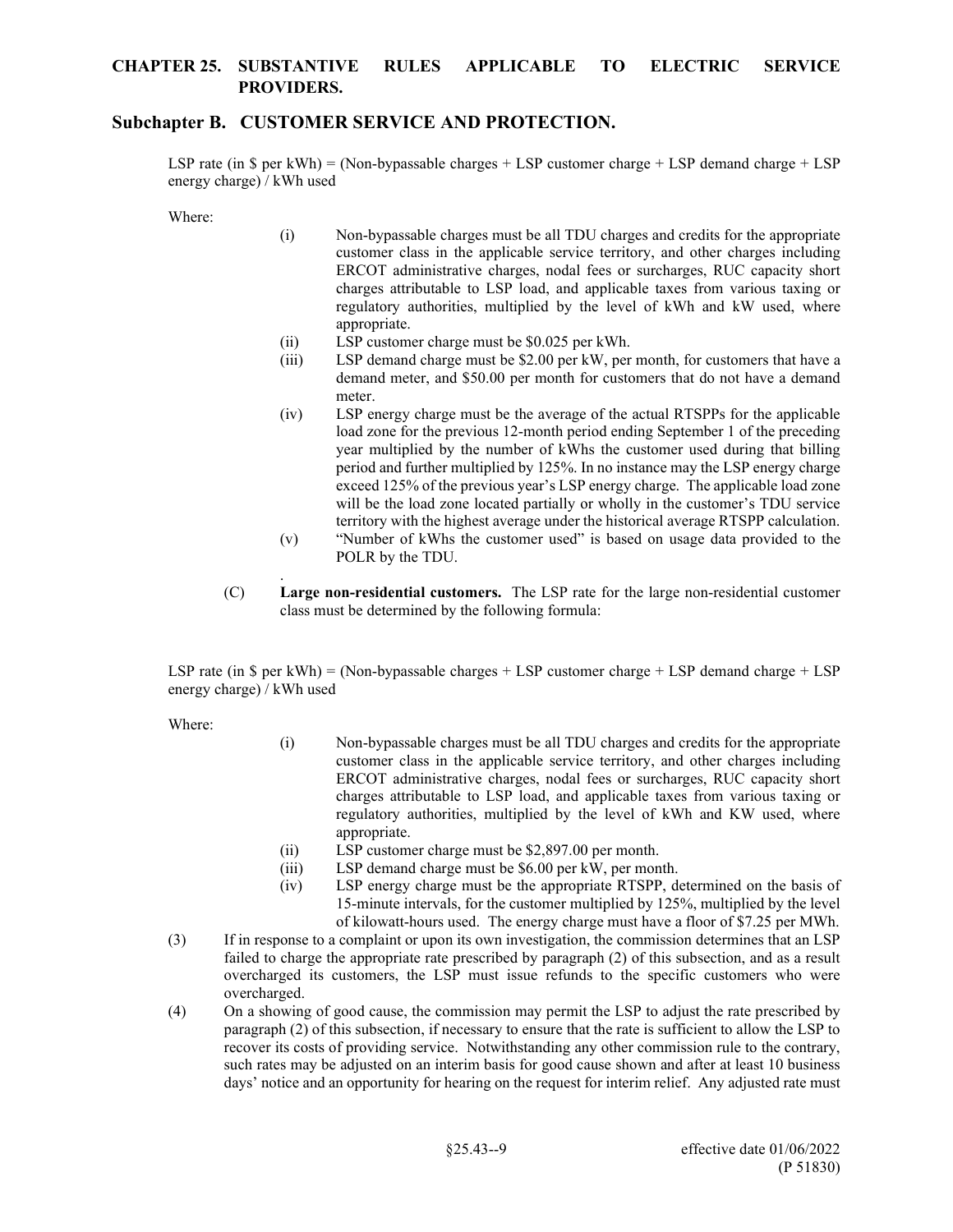# **Subchapter B. CUSTOMER SERVICE AND PROTECTION.**

be applicable to all LSPs charging the rate prescribed by paragraph (2) of this subsection to the specific customer class, within the POLR area that is subject to the adjustment.

- (5) For transitioned customers, the customer and demand charges associated with the rate prescribed by paragraph (3) of this subsection must be pro-rated for partial month usage if a large non-residential customer switches from the LSP to a REP of choice.
- (n) **Challenges to customer assignments.** A POLR provider is not obligated to serve a customer within a customer class or a POLR area for which the REP is not designated as a POLR provider, after a successful challenge of the customer assignment. A POLR provider must use the ERCOT market variance resolution tool to challenge a customer class assignment with the TDU. The TDU must make the final determination based upon historical usage data and not premise type. If the customer class assignment is changed and a different POLR provider for the customer is determined appropriate, the customer must then be served by the appropriate POLR provider. Back dated transactions may be used to correct the POLR assignment.
- (o) **Limitation on liability.** A POLR provider must make reasonable provisions to provide service under this section to any ESI IDs currently receiving the service and to ESI IDs obtained in a future mass transition or served upon customer request; however, liabilities not excused by reason of force majeure or otherwise must be limited to direct, actual damages.
	- (1) Neither the customer nor the POLR provider must be liable to the other for consequential, incidental, punitive, exemplary, or indirect damages. These limitations apply without regard to the cause of any liability or damage.
	- (2) In no event will ERCOT or a POLR provider be liable for damages to any REP, whether under tort, contract or any other theory of legal liability, for transitioning or attempting to transition a customer from such REP to the POLR provider to carry out this section, or for marketing, offering or providing competitive retail electric service to a customer taking service under this section from the POLR provider.

#### (p) **REP obligations in a transition of customers to POLR service.**

- (1) A customer may initiate service with an LSP by requesting such service at the rate prescribed by subsection (m)(2) of this section with any LSP that is designated to serve the requesting customer's customer class within the requesting customer's service area. An LSP cannot refuse a customer's request to make arrangements for POLR service, except as otherwise permitted under this title.
- (2) The POLR provider is responsible for obtaining resources and services needed to serve a customer once it has been notified that it is serving that customer. The customer is responsible for charges for service under this section at the rate in effect at that time.
- (3) If a REP terminates service to a customer, or transitions a customer to a POLR provider, the REP is financially responsible for the resources and services used to serve the customer until it notifies the independent organization of the termination or transition of the service and the transfer to the POLR provider is complete.
- (4) The POLR provider is financially responsible for all costs of providing electricity to customers from the time the transfer or initiation of service is complete until such time as the customer ceases taking service under this section.
- (5) A defaulting REP whose customers are subject to a mass transition event must return the customers' deposits within seven calendar days of the initiation of the transition.
- (6) ERCOT must create a single standard file format and a standard set of customer billing contact data elements that, in the event of a mass transition, must be used by the exiting REP and the POLRs to send and receive customer billing contact information. The process, as developed by ERCOT must be tested on a periodic basis. Each REP must submit timely, accurate, and complete files, as required by ERCOT in a mass transition event, as well as for periodic testing. The commission will establish a procedure for the verification of customer information submitted by REPs to ERCOT. ERCOT must notify the commission if any REP fails to comply with the reporting requirements in this subsection.
- (7) When customers are to be transitioned or assigned to a POLR provider, the POLR provider may request usage and demand data, and customer contact information including email, telephone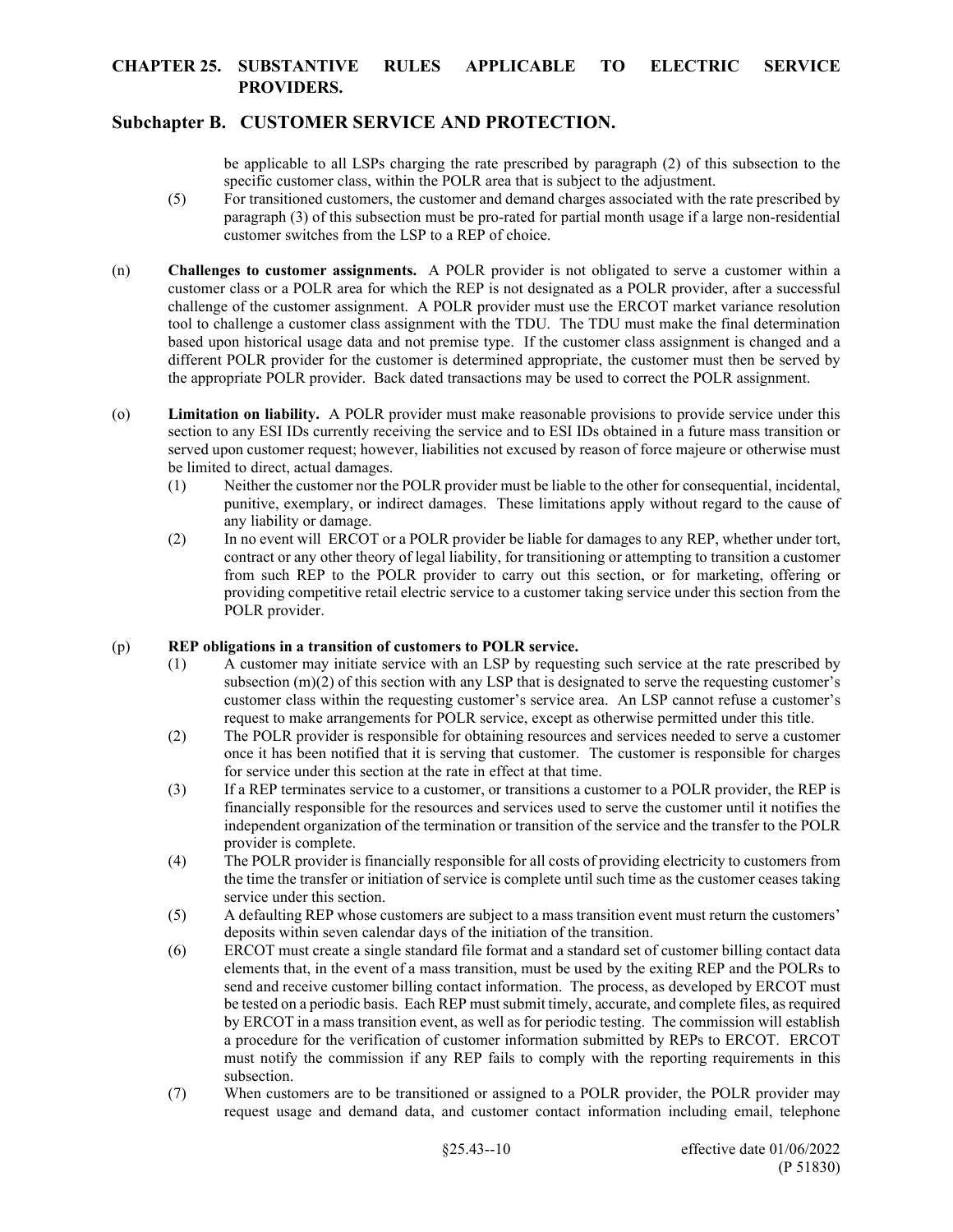#### **Subchapter B. CUSTOMER SERVICE AND PROTECTION.**

number, and address from the appropriate TDU and from ERCOT, once the transition to the POLR provider has been initiated. Customer proprietary information provided to a POLR provider in accordance with this section must be treated as confidential and must only be used for mass transition related purposes.

- (8) Information from the TDU and ERCOT to the POLR providers must be provided in Texas SET format when Texas SET transactions are available. However, the TDU or ERCOT may supplement the information to the POLR providers in other formats to expedite the transition. The transfer of information in accordance with this section must not constitute a violation of the customer protection rules that address confidentiality.
- (9) A POLR provider may require a deposit from a customer that has been transitioned to the POLR provider to continue to serve the customer. Despite the lack of a deposit, the POLR provider is obligated to serve the customer transitioned or assigned to it, beginning on the service initiation date of the transition or assignment, and continuing until such time as any disconnection request is effectuated by the TDU. A POLR provider may make the request for deposit before it begins serving the customer, but the POLR provider must begin providing service to the customer even if the service initiation date is before it receives the deposit - if any deposit is required. A POLR provider must not disconnect the customer until the appropriate time period to submit the deposit has elapsed. For the large non-residential customer class, a POLR provider may require a deposit to be provided in three calendar days. For the residential customer class, the POLR provider may require a deposit to be provided after 15 calendar days of service if the customer received 10 days' notice that a deposit was required. For all other customer classes, the POLR provider may require a deposit to be provided in 10 calendar days. The POLR provider may waive the deposit requirement at the customer's request if deposits are waived in a non-discriminatory fashion. If the POLR provider obtains sufficient data, it must determine whether a residential customer has satisfactory credit based on the criteria the POLR provider routinely applies to its other residential customers. If the customer has satisfactory credit, the POLR provider must not request a deposit from the residential customer.
	- (A) At the time of a mass transition, the executive director or staff designated by the executive director will distribute available proceeds from an irrevocable stand-by letter of credit in accordance with the priorities established in  $\S 25.107(f)(6)$  of this title. For a REP that has obtained a current list from the Low Income List Administrator (LILA) that identifies lowincome customers, these funds must first be used to provide deposit payment assistance for that REP's transitioned low-income customers. The Executive Director or staff designee will, at the time of a transition event, determine the reasonable deposit amount up to \$400 per customer ESI ID, unless good cause exists to increase the level of the reasonable deposit amount above \$400. Such reasonable deposit amount may take into account factors such as typical residential usage and current retail residential prices, and, if fully funded, must satisfy in full the customers' initial deposit obligation to the VREP or LSP.
	- (B) For a REP that has obtained a current list from the LILA that identifies low-income customers, the Executive Director or the staff designee will distribute available proceeds pursuant to  $\S 25.107(f)(6)$  of this title to the VREPs proportionate to the number of customers they received in the mass transition, who at the time of the mass transition were identified as low-income customers by the current LILA list, up to the reasonable deposit amount set by the Executive Director or staff designee. If funds remain available after distribution to the VREPs, the remaining funds must be distributed to the appropriate LSPs by dividing the amount remaining by the number of low income customers as identified in the LILA list that are allocated to LSPs, up to the reasonable deposit amount set by the Executive Director or staff designee.
	- (C) If the funds distributed in accordance with  $\S 25.107(f)(6)$  of this title do not equal the reasonable deposit amount determined, the VREP and LSP may request from the customer payment of the difference between the reasonable deposit amount and the amount distributed. Such difference must be collected in accordance with  $\S25.478(e)(3)$  of this title (relating to Credit Requirements and Deposits).
	- (D) Notwithstanding §25.478(d) of this title, 90 days after the transition date, the VREP or LSP may request payment of an amount that results in the total deposit held being equal to what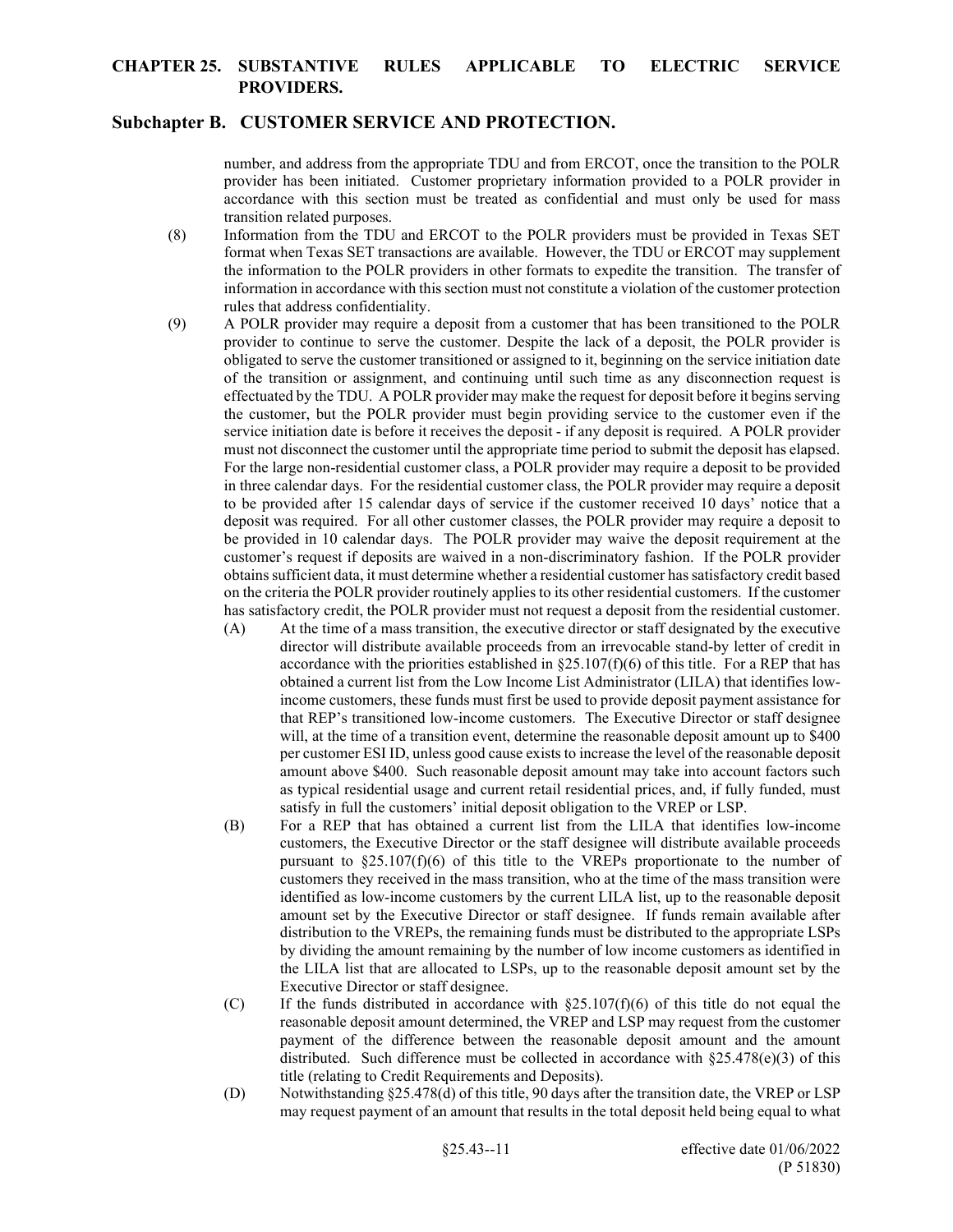### **Subchapter B. CUSTOMER SERVICE AND PROTECTION.**

the VREP or LSP would otherwise have charged a customer in the same customer class and service area in accordance with §25.478(e) of this title, at the time of the transition.

- (10) On the occurrence of one or more of the following events, ERCOT must initiate a mass transition to POLR providers, of all of the customers served by a REP:
	- (A) Termination of the Load Serving Entity (LSE) or Qualified Scheduling Entity (QSE) Agreement for a REP with ERCOT;
	- (B) Issuance of a commission order recognizing that a REP is in default under the TDU Tariff for Retail Delivery Service;
	- (C) Issuance of a commission order de-certifying a REP;
	- (D) Issuance of a commission order requiring a mass transition to POLR providers;
	- (E) Issuance of a judicial order requiring a mass transition to POLR providers; and
	- (F) At the request of a REP, for the mass transition of all of that REP's customers.
- (11) A REP must not use the mass transition process in this section as a means to cease providing service to some customers, while retaining other customers. A REP's improper use of the mass transition process may lead to de-certification of the REP.
- (12) ERCOT may provide procedures for the mass transition process, consistent with this section.
- (13) A mass transition under this section must not override or supersede a switch request made by a customer to switch an ESI ID to a new REP of choice, if the request was made before a mass transition is initiated. If a switch request has been made but is scheduled for any date after the next available switch date, the switch must be made on the next available switch date.
- (14) ERCOT must identify customers who are mass transitioned for a period of 60 calendar days. The identification must terminate at the first completed switch or at the end of the 60-day period, whichever is first. If necessary, ERCOT system changes or new transactions must be implemented no later than 14 months from the effective date of this section to communicate that a customer was acquired in a mass transition and is not charged the out-of-cycle meter read pursuant to paragraph (16) of this subsection.
- (15) In the event of a transition to a POLR provider or away from a POLR provider to a REP of choice, the switch notification notice detailed in §25.474(l) of this title (relating to Selection of Retail Electric Provider) is not required.
- (16) In a mass transition event, the ERCOT initiated transactions must request an out-of-cycle meter read for the associated ESI IDs for a date two calendar days after the calendar date ERCOT initiates such transactions to the TDU. If an ESI ID does not have the capability to be read in a fashion other than a physical meter read, the out-of-cycle meter read may be estimated. An estimated meter read for the purpose of a mass transition to a POLR provider must not be considered a break in a series of consecutive months of estimates, but must not be considered a month in a series of consecutive estimates performed by the TDU. A TDU must create a regulatory asset for the TDU fees associated with a mass transition of customers to a POLR provider pursuant to this subsection. Upon review of reasonableness and necessity, a reasonable level of amortization of such regulatory asset must be included as a recoverable cost in the TDU's rates in its next rate case or such other rate recovery proceeding as deemed necessary. The TDU must not bill as a discretionary charge, the costs included in this regulatory asset, which must consist of the following:
	- (A) fees for out-of-cycle meter reads associated with the mass transition of customers to a POLR provider; and
	- (B) fees for the first out-of-cycle meter read provided to a customer who transfers away from a POLR provider, when the out-of-cycle meter read is performed within 60 calendar days of the date of the mass transition and the customer is identified as a transitioned customer.
- (17) In the event the TDU estimates a meter read for the purpose of a mass transition, the TDU must perform a true-up evaluation of each ESI ID after an actual meter reading is obtained. Within 10 days after the actual meter reading is obtained, the TDU must calculate the actual average kWh usage per day for the time period from the most previous actual meter reading occurring prior to the estimate for the purpose of a mass transition to the most current actual meter reading occurring after the estimate for the purpose of mass transition. If the average daily estimated usage sent to the exiting REP is more than 50% greater than or less than the average actual kWh usage per day, the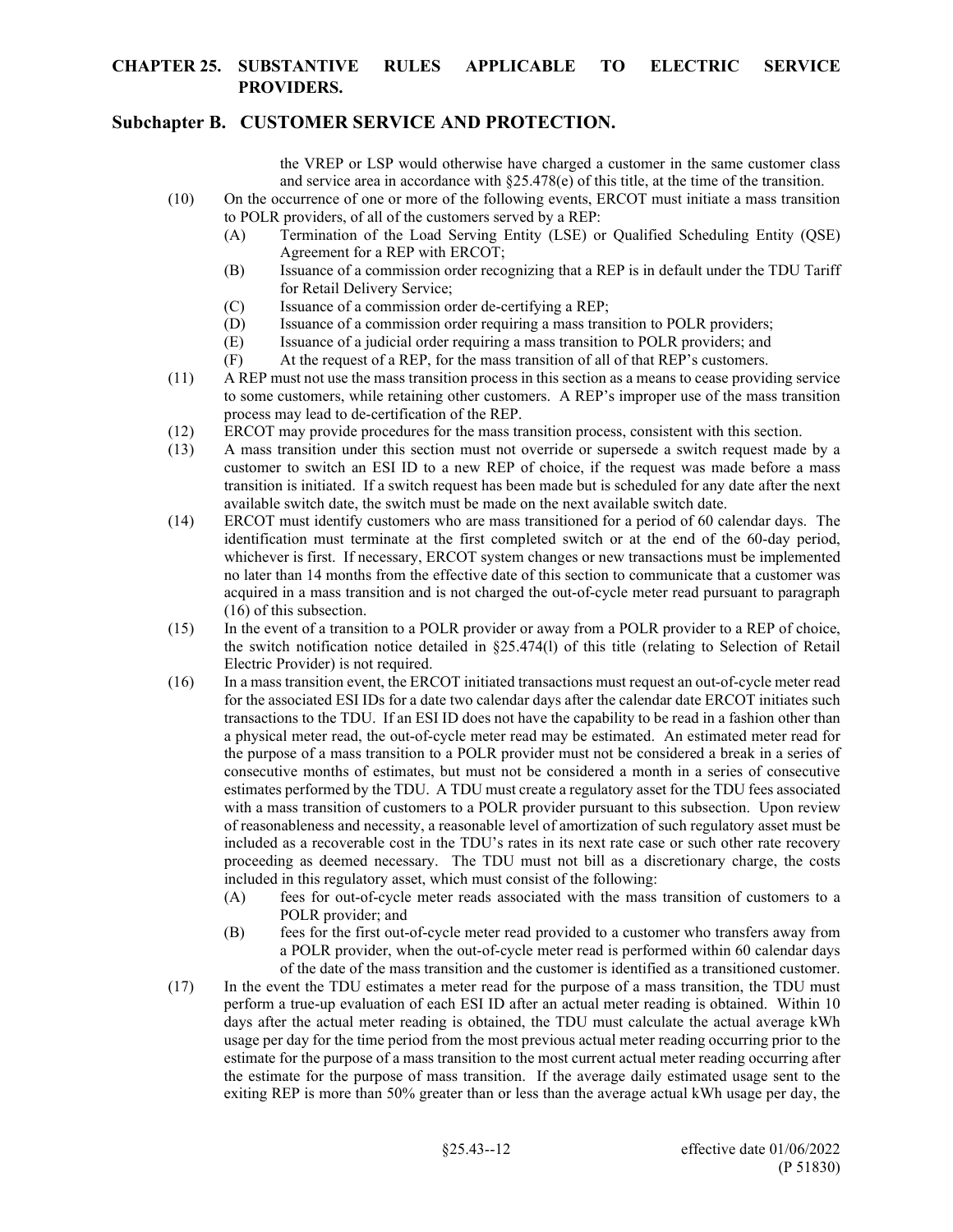# **Subchapter B. CUSTOMER SERVICE AND PROTECTION.**

TDU must promptly cancel and re-bill both the exiting REP and the POLR using the average actually daily usage.

#### (q) **Termination of POLR service provider status.**

- (1) The commission may revoke a REP's POLR status after notice and opportunity for hearing:
	- (A) If the POLR provider fails to maintain REP certification;
	- (B) If the POLR provider fails to provide service in a manner consistent with this section;
	- (C) The POLR provider fails to maintain appropriate financial qualifications; or
	- (D) For other good cause.
- (2) If an LSP defaults or has its status revoked before the end of its term, after a review of the eligibility criteria, the commission staff designee will, as soon as practicable, designate the next eligible REP, if any, as an LSP, based on the criteria in subsection (j) of this section.
- (3) At the end of the POLR service term, the outgoing LSP must continue to serve customers who have not selected another REP.
- (r) **Electric cooperative delegation of authority**. An electric cooperative that has adopted customer choice may select to delegate to the commission its authority to select POLR providers under PURA §41.053(c) in its certificated service area in accordance with this section. After notice and opportunity for comment, the commission will, at its option, accept or reject such delegation of authority. If the commission accepts the delegation of authority, the following conditions apply:
	- (1) The board of directors must provide the commission with a copy of a board resolution authorizing such delegation of authority;
	- (2) The delegation of authority must be made at least 30 calendar days prior to the time the commission issues a publication of notice of eligibility;
	- (3) The delegation of authority must be for a minimum period corresponding to the period for which the solicitation must be made;
	- (4) The electric cooperative wishing to delegate its authority to designate a continuous provider must also provide the commission with the authority to apply the selection criteria and procedures described in this section in selecting the POLR providers within the electric cooperative's certificated service area; and
	- (5) If there are no competitive REPs offering service in the electric cooperative certificated area, the commission must automatically reject the delegation of authority.
- (s) **Reporting requirements.** Each LSP that serves customers under a rate prescribed by subsection (m)(2) of this section must file the following information with the commission on a quarterly basis beginning January of each year in a project established by the commission for the receipt of such information. Each quarterly report must be filed within 30 calendar days of the end of the quarter.
	- (1) For each month of the reporting quarter, each LSP must report the total number of new customers acquired by the LSP under this section and the following information regarding these customers:
		- (A) The number of customers from whom a deposit was requested pursuant to the provisions of §25.478 of this title, and the average amount of deposit requested;
		- (B) The number of customers from whom a deposit was received, including those who entered into deferred payment plans for the deposit, and the average amount of the deposit;
		- (C) The number of customers whose service was physically disconnected pursuant to the provisions of §25.483 of this title (relating to Disconnection of Service) for failure to pay a required deposit; and
		- (D) Any explanatory data or narrative necessary to account for customers that were not included in either subparagraph (B) or (C) of this paragraph.
	- (2) For each month of the reporting quarter each LSP must report the total number of customers to whom a disconnection notice was issued pursuant to the provisions of §25.483 of this title and the following information regarding those customers:
		- (A) The number of customers who entered into a deferred payment plan, as defined by §25.480(j) of this title (relating to Bill Payment and Adjustments) with the LSP;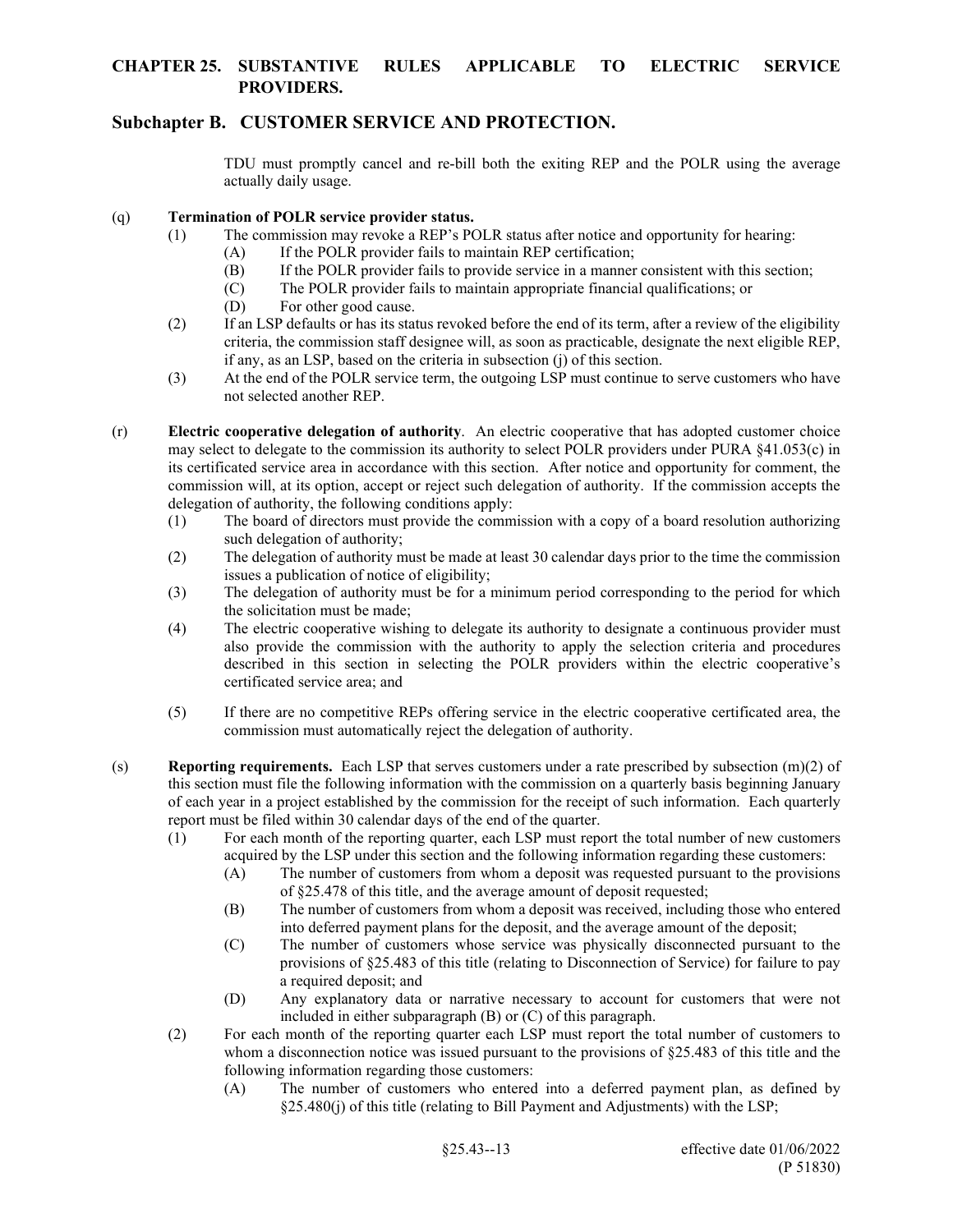# **Subchapter B. CUSTOMER SERVICE AND PROTECTION.**

- (B) The number of customers whose service was physically disconnected pursuant to §25.483 of this title;
- (C) The average amount owed to the LSP by each disconnected customer at the time of disconnection; and
- (D) Any explanatory data or narrative necessary to account for customers that are not included in either subparagraph (A) or (B) of this paragraph.
- (3) For the entirety of the reporting quarter, each LSP must report, for each customer that received POLR service, the TDU and customer class associated with the customer's ESI ID, the number of days the customer received POLR service, and whether the customer is currently the LSP's customer.
- (t) **Notice of transition to POLR service to customers.** When a customer is moved to POLR service, the customer must be provided notice of the transition by ERCOT, the REP transitioning the customer, and the POLR provider. The ERCOT notice must be provided within two days of the time ERCOT and the transitioning REP know that the customer must be transitioned and customer contact information is available. If ERCOT cannot provide notice to customers within two days, it must provide notice as soon as practicable. The POLR provider must provide the notice required by paragraph (3) of this subsection to commission staff at least 48 hours before it is provided to customers, and must provide the notice to transitioning customers as soon as practicable. The POLR provider must email the notice to the commission staff members designated for receipt of the notice.
	- (1) ERCOT notice methods must include a post-card, containing the official commission seal with language and format approved by the commission. ERCOT must notify transitioned customers with an automated phone-call and email to the extent the information to contact the customer is available pursuant to subsection (p)(6) of this section. ERCOT must study the effectiveness of the notice methods used and report the results to the commission.
	- (2) Notice by the REP from which the customer is transferred must include:
		- (A) The reason for the transition;
		- (B) A contact number for the REP;
		- (C) A statement that the customer will receive a separate notice from the POLR provider that must disclose the date the POLR provider must begin serving the customer;
		- (D) Either the customer's deposit plus accrued interest, or a statement that the deposit must be returned within seven days of the transition;
		- (E) A statement that the customer can leave the assigned service by choosing a competitive product or service offered by the POLR provider, or another competitive REP, as well as the following statement: "If you would like to see offers from different retail electric providers, please access www.powertochoose.org, or call toll-free 1-866-PWR-4-TEX (1- 866-797-4839) for a list of providers in your area;"
		- (F) For residential customers, notice from the commission in the form of a bill insert or a bill message with the header "An Important Message from the Public Utility Commission Regarding Your Electric Service" addressing why the customer has been transitioned to another REP, the continuity of service purpose, the option to choose a different competitive provider, and information on competitive markets to be found at www.powertochoose.org, or toll-free at 1-866-PWR-4-TEX (1-866-797-4839);
		- (G) If applicable, a description of the activities that the REP will use to collect any outstanding payments, including the use of consumer reporting agencies, debt collection agencies, small claims court, and other remedies allowed by law, if the customer does not pay or make acceptable payment arrangements with the REP; and
		- (H) Notice to the customer that after being transitioned to POLR service, the customer may accelerate a switch to another REP by requesting a special or out-of-cycle meter read.
	- (3) Notice by the POLR provider must include:
		- (A) The date the POLR provider began or will begin serving the customer and a contact number for the POLR provider;